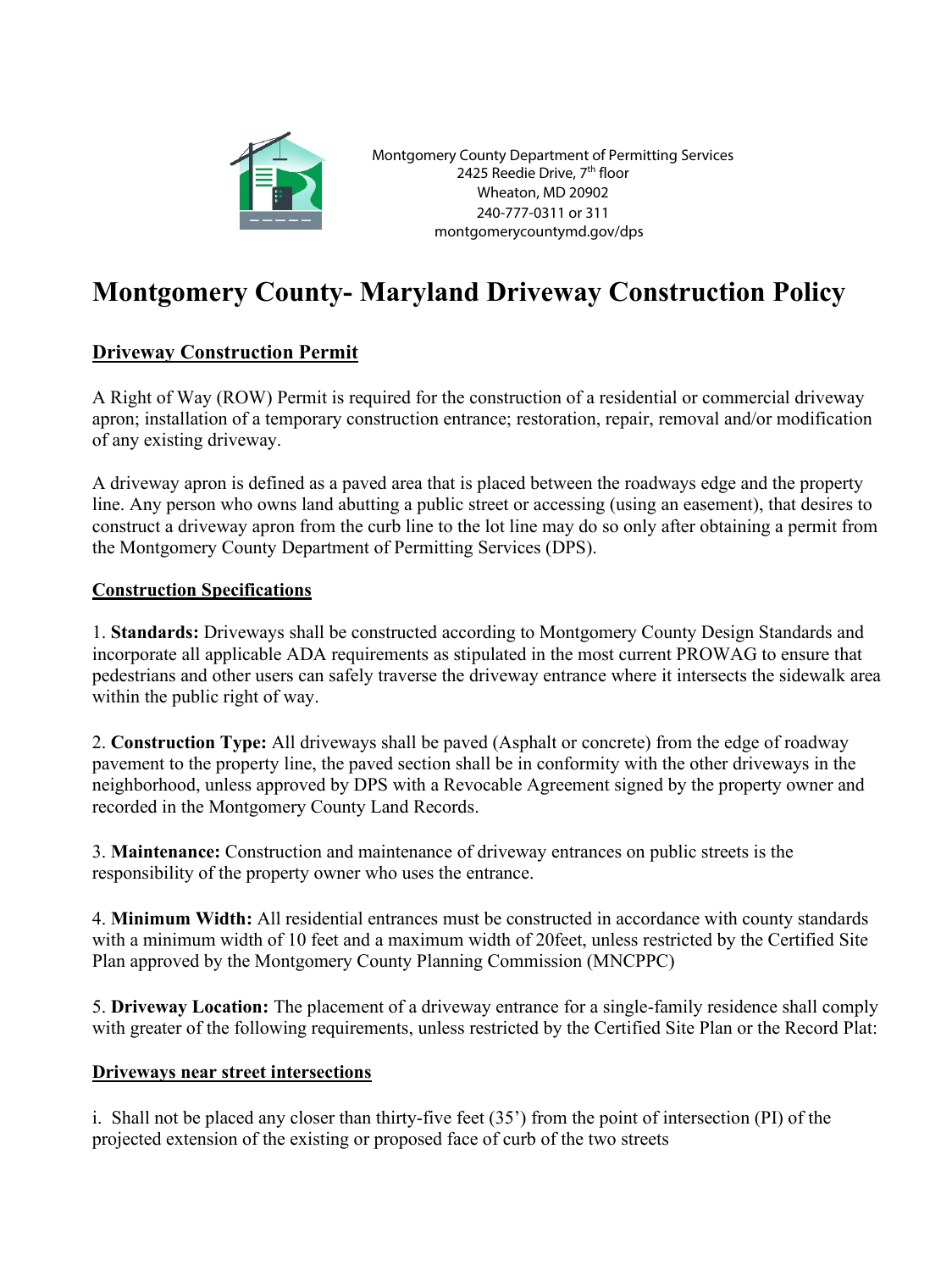ii. Shall not be placed any closer than twenty-five feet (25') from the point of tangent (PT) or point of curvature (PC) of an existing or proposed curb return

iii. No portion of a driveway entrance shall be placed any closer than twenty feet (20') to the point-ofintersection of the property line fillet of an existing or proposed lot

iv. No portion of a driveway entrance shall be placed within an existing or proposed curb return.

6. **Number of Entrances**: The number of permitted driveway entrances that may be constructed on a single-family lot is restricted to one per street, a second entrance maybe considered for lot frontage of ninety (90) feet or more on case by case basis. An exception may be granted for a circular driveway entrance where:

A residence's frontage is located on an arterial or neighborhood principal street, and it can be demonstrated that a second entrance shall eliminate the need for reversing onto or from the roadway. The minimum separation between two driveway entrances shall be forty feet (40') measured at the property line.

Driveway Apron must be installed on the street with the assigned house mailing address, except for corner lots. No through lot access is allowed.

7. **Duplexes:** each unit may have a separate driveway apron on the outside edges of the structure depending on location and existing site conditions, or only one driveway apron shared by both units in the center (consent of both unit owners will be required in this situation). For both instances the driveway must follow the zoning impervious area limits

8. **Sight Distance:** All driveway entrances are subject to a proper sight Distance evaluation based upon the American Association of State Highway and Transportation Officials (AASHTO) guidelines.

9. **Commercial Driveway Entrance:** The placement of a driveway entrance for commercial, mixed-use, high-rise or any other developments shall be in accordance with the Certified Site Plan, approved by Montgomery County Planning Board. At the discretion of the Department of Permitting Services in consultation with the Department of Transportation an exception may be granted by for additional driveway entrances on a project by project basis. All driveway entrances shall be constructed according to Montgomery County Design Standards and shall incorporate all applicable ADA requirements as stipulated in the most current PROWAG

10. **Roadside Trees:** A roadside tree protection plan must be submitted with the ROW permit application if the critical root zone of a tree located in the public right of way will be impacted by the proposed work. Critical root zone is a radius of 1.5' feet per inch trunk diameter around the tree. Driveway width may be minimized to limit impacts to a roadside tree. Permit applications for circular driveways may be denied if it impacts a roadside tree.

11. **Traffic Control Plan:** If the proposed driveway is on roadway with arterial or higher classification (80' wide right-of-way or greater); the roadway is in the Central Business District (Wheaton, Bethesda and Silver Spring); and/or needs sidewalk closure for longer than 15 days, the applicant must also submit